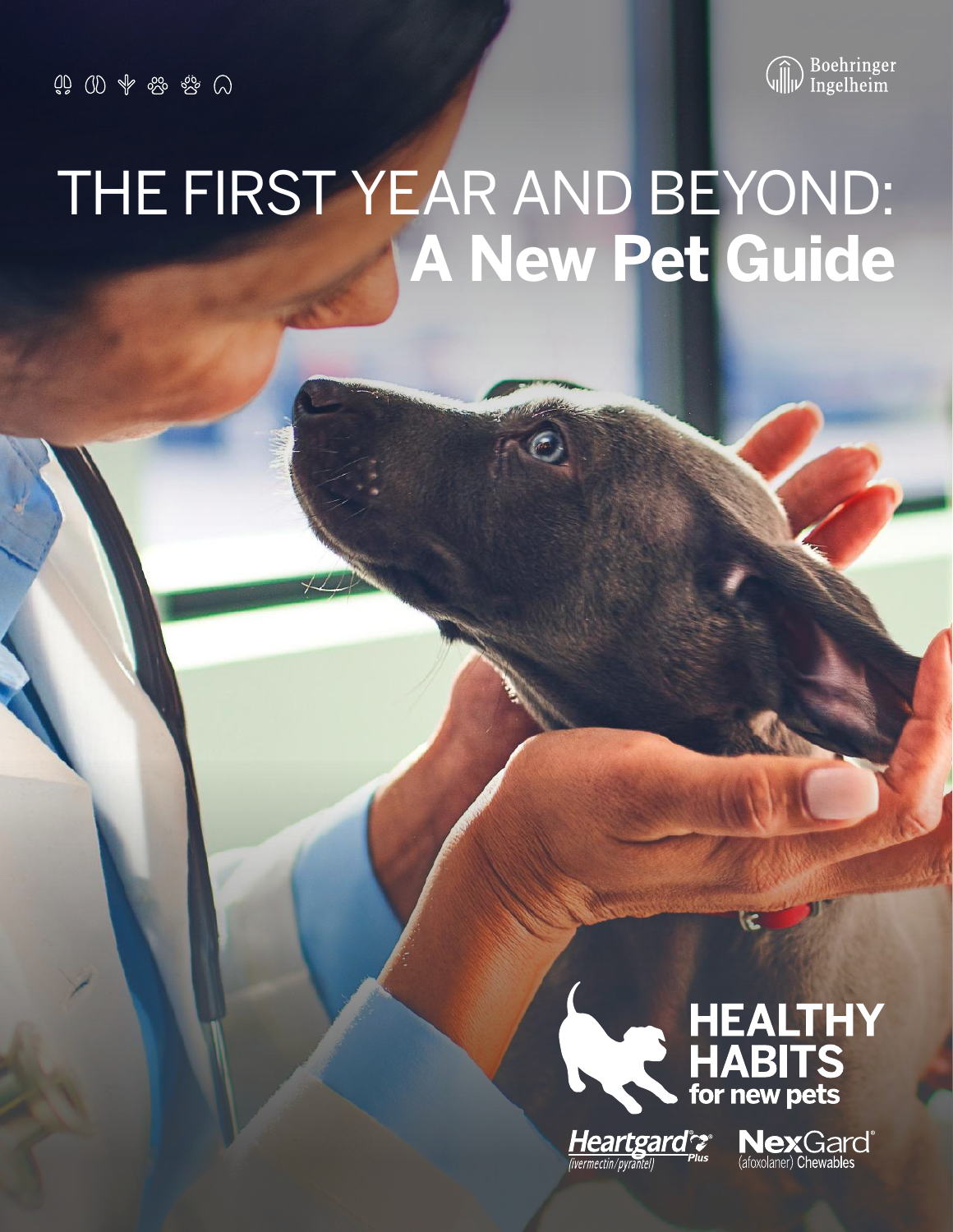# Veterinary Care

A regular physical exam performed by your veterinarian is an essential step in keeping your dog healthy. These exams provide a chance to detect and prevent health problems early.

During the exam, your veterinarian might recommend laboratory tests or diagnostics. They may want to discuss reproductive health, parasite control, nutrition, and dental care. Additionally, your veterinarian will consider your dog's risk factors to recommend appropriate vaccinations. Finally, if you have questions about your dog's health, the exam is an opportunity for your veterinarian to help answer them.

#### Building a Bond

- Training pen Dog toothbrush and paste
- Nail trimmers Bags for walks
	- Crate





In the same way you need time to learn your dog's personality, your dog needs time to learn yours. Build a bond with them by:

- Taking them to obedience classes
- Introducing them to neighbors
- Playing to build trust and friendship
- Training to create mutual understanding
- Exercising to keep them engaged and active
- Following daily routines

# **Talk to Call Your Vet Talk to your vet for recommendations.**

#### Must-Haves

The following things should be in your house when your dog arrives:

- Bowls
- Brush • Toys/treats
- Collar/tags/leash

• Bed

#### As-Needed Supplies

Each dog has its own set of needs that may

include the following:

- 
- Shampoo

**Safety** 

Once your vet confirms that it is safe to play with other dogs, your new dog will need time to adjust to their new environment and make new friends. Gradually socialize them by:

Nutrition Pick out a clean, quiet area where your dog's food and water bowls will be consistently placed, and be sure to clean both regularly. Follow your veterinarian's advice concerning the type and amount of food to give your new dog.

#### **Socialization**

A puppy? A rescue dog? However you found each other, part of your first year together will mean making a healthy home environment for both of you. Here are a few tips for helping your dog settle in.

- Unusual aggression or lethargy
- Unusual discharge from the nose or eyes
- Increased or decreased appetite
- Excessive head shaking, scratching or licking
- Swelling, abnormal lumps • Foul breath, excessive plaque
- or calculus deposits on teeth • Changes in urination
- or drinking habits
- Persistent vomiting or diarrhea • Difficulty breathing • Repeated coughing or gagging
- Reduced ability to exercise or reluctance to play



Many household items, including common foods, can be life-threating to your dog.<sup>1</sup> Keep the following toxins out of their reach, where they can't find them.

- Insecticides, snail bait, and rat poison
- Household cleaners, such as leave-in toilet bowl cleaners
- Many plants, including lilies, sago palms, amaryllis, and chrysanthemum
- Prescription medicines
- Antifreeze and liquid fuels
- Onions, grapes & raisins, chocolate, and moldy or spoiled foods
- Products containing xylitol (an artificial sweetener)

#### - IN A POISONING EMERGENCY

# A Happy, Healthy Home

### Shopping List

Consider bringing your new dog to a professional trainer. Training lessons will have information about dog behavior, communication, and learning.

Your dog can't tell you if something's wrong, but they can let you know in other ways. If your dog has an illness or other health problem, it's always best if you catch it early. In an emergency, call your veterinary clinic immediately. After hours, a message may refer you to an emergency clinic.

**Congratulations!** You've found your new best buddy. Dogs need care on every level—physically, emotionally, mentally, and socially. Puppies and new dogs, especially, need a little extra attention to get the best possible start for a long, healthy life. If it all seems overwhelming, don't worry: we're here with healthy tips, preventive care advice, and additional online resources.

#### **Call especially if you have any concerns, or notice any of the following:**

If there's any chance your dog has ingested something poisonous, call your veterinary clinic, or ASPCA Animal Poison Control at **888-426-4435**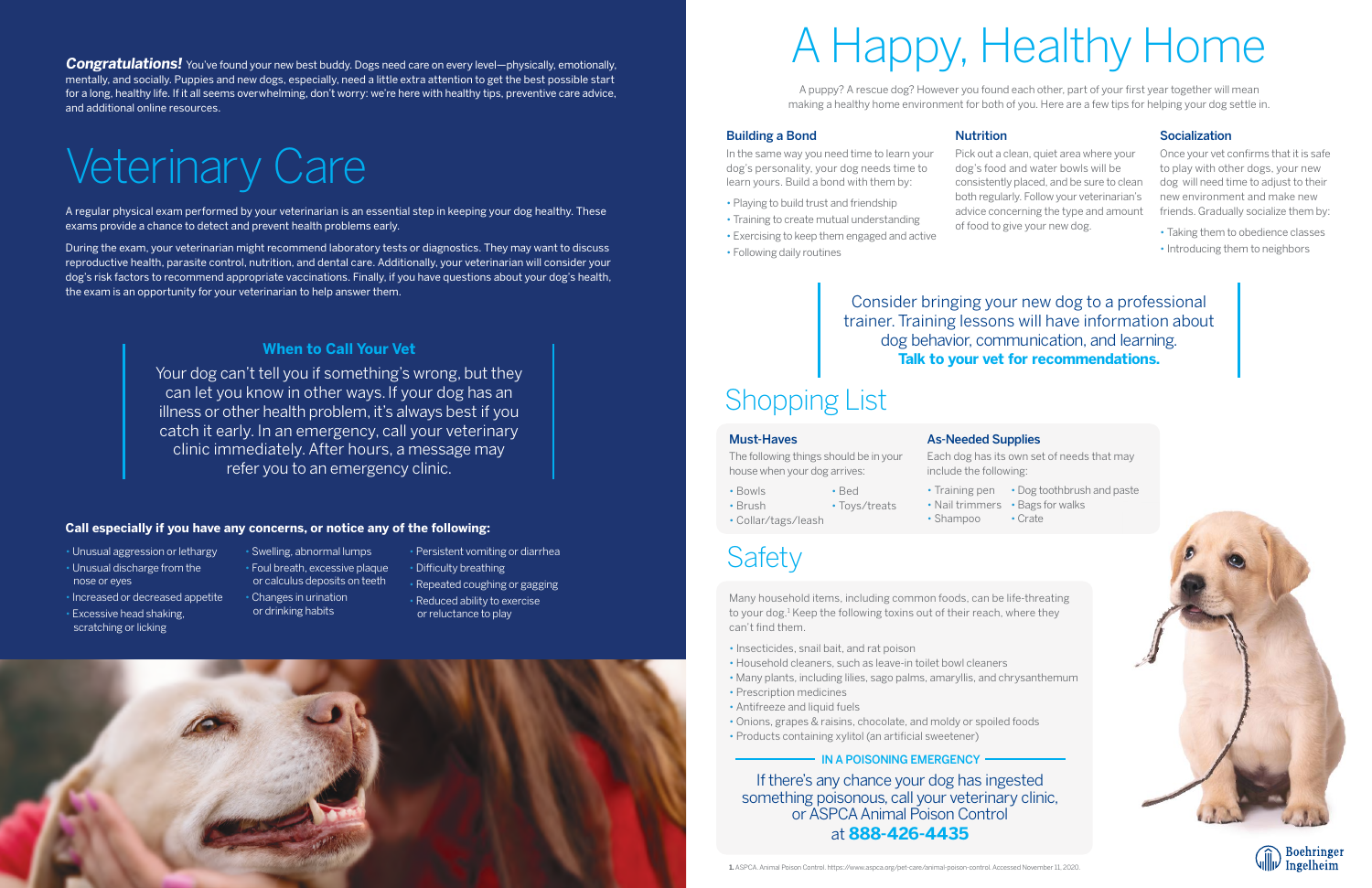Opening your home to a loving dog can be a rich and rewarding experience. Whether you brought home a brand new puppy or a rescue dog in need, your first year together will set the stage for many happy, healthy years to come. Owning a new dog also means responsibility: they are counting on you for their health, safety, comfort, and playtime. There are a number of serious health risks that your new dog faces, but you have the power to help them stay healthy. Ask your veterinarian about the steps that you can take to help protect against these risks.

# The Power of Preventive Care

more information, talk to your vet or visit nexgardfordogs.com.

have rarely been reported. For more information, talk to your vet or visit heartgard.com.

### Heartworms

Heartworms are parasitic worms that are transmitted by mosquitoes. Heartworm disease can permanently damage your dog's heart, arteries, and lungs, and even prove fatal. Heartworm disease has been diagnosed in all 50 states, meaning your dog is at risk no matter where you live.2 While heartworm disease is easy to prevent, an existing heartworm infection is not easy to treat, and treatment is expensive, difficult, and painful.

#### Intestinal Parasites

Roundworms and hookworms are the most common intestinal nematode parasites in dogs, especially in puppies. They can cause diarrhea, weight loss, weakness, and other symptoms. Some species are **zoonotic**, which means they can be transmitted from animal to human. Talk to your vet for recommendations for treating and controlling these parasites.

#### **Fleas**

- **IMPORTANT SAFETY INFORMATION:** NexGard® is for use in dogs only. The most frequently reported adverse reactions include vomiting, itching, lethargy, diarrhea, and lack of appetite. The safe use of NexGard in pregnant, breeding, or lactating dogs has not been evaluated. Use with caution in dogs with a history of seizures or neurologic disorders. For
- **IMPORTANT SAFETY INFORMATION:** HEARTGARD® Plus is well tolerated. All dogs should be tested for heartworm infection before starting a preventive program. Following the use of HEARTGARD Plus, digestive and neurological side effects
- \*In preference studies, for dogs that showed a preference, they preferred HEARTGARD Plus over the competitor heartworm
	-



Fleas are prevalent across the United States. They feed on your dog's blood, and can lead to excessive scratching, discomfort, and other problems. Just a few adult fleas on your dog can quickly cause an infestation in the home and surrounding environment.

### **Ticks**

Ticks can be found throughout the United States. In many parts of the country, the risk of ticks has increased, as a number of species have expanded their range. They're often found in places where dogs love to explore—leaf litter, underbrush, and tall grasses, as well as wooded areas frequented by wildlife—where they wait for the chance to attach to a host and feed on the host's blood. Ticks can serve as vectors for dangerous diseases, including Lyme disease.

## Parasite Awareness

# Oral Health

## Dental Care

HEARTGARD® Plus (ivermectin/pyrantel) and NexGard® (afoxolaner) are both #1 with dogs, and #1 vet-recommended.\*3-6 Their delicious tastes make each monthly dose delightful. Talk to your vet to learn more.



Regular dental care is important for your dog. Beyond bad breath, plaque and tartar buildup can lead to additional health problems, which is why oral care is an important component of your dog's overall health.

## Vaccination

Keeping your dog up to date on their vaccinations is one of the best ways you can help protect them from various life-threatening diseases. Puppies and adopted dogs with incomplete or no medical history especially need vaccines to help prevent deadly diseases like rabies and distemper. Following initial visits, regular wellness visits to your vet can help keep your dog current on their vaccinations. Your vet can recommend the best vaccination plan for your furry friend.



## 回渋回 回放进

REFERENCES: **2.** Heartworm Basics. American Heartworm Society. https://www.heartwormsociety.org/pet-owner-resources/heartworm-basics. Accessed November 16, 2020. **3.** HEARTGARD® (ivermectin/pyrantel) Chewables [Freedom of Information Summary; NADA 140-971]. Duluth, GA: Boehringer Ingelheim Animal Health USA Inc. **4.** Data on file at Boehringer Ingelheim. **5.** Data on file at Boehringer Ingelheim. **6.** Data on file at Boehringer Ingelheim. **7.** Data on file at Boehringer Ingelheim. **8.** Data on file at Boehringer Ingelheim. **9.** Data on file at Boehringer Ingelheim.

disease preventives, and they preferred NexGard over the competitor oral flea/tick control products.

### HEARTGARD® Plus (ivermectin/pyrantel)

- 
- 

•Real-beef chew that provides safe, proven prevention against heartworm disease. •Treats and controls two species of roundworms and three species of hookworms. •Safe to start protecting puppies at six weeks at any weight.

### NexGard® (afoxolaner)

- Beef-flavored chew that quickly kills fleas and ticks, all month long.
- FDA-approved to prevent Lyme infections in dogs by killing black-legged ticks.
- 

### **Prefer Topical Flea & Tick Protection?**

- Safe to start protecting puppies at eight weeks, weighing at least four pounds.
- Look for FRONTLINE® brand products easy-to-apply topical flea and tick treatments that you can get at your veterinary clinic. Pair with HEARTGARD Plus to add heartworm disease prevention.



### **ORAVET**® Dental Hygiene Chews

- $\cdot$ #1 dental chew veterinarians give to their own dogs<sup>7</sup>
- Defends against new plaque, tartar, and bad breath<sup>8</sup>
- Creates a cleaner mouth and fresher breath<sup>8</sup>
- Easy to give because dogs love the taste<sup>9</sup>

Scan the QR code to learn more about preventive care and other Healthy Habits tips at **healthyhabitsfordogs.com**

# Planning for Prevention

Preventive care is important, so talk to your vet when deciding a preventive care regimen for your new dog. Below are a few options that your vet may recommend for preventive care.

## The Pair for Powerful Parasite Protection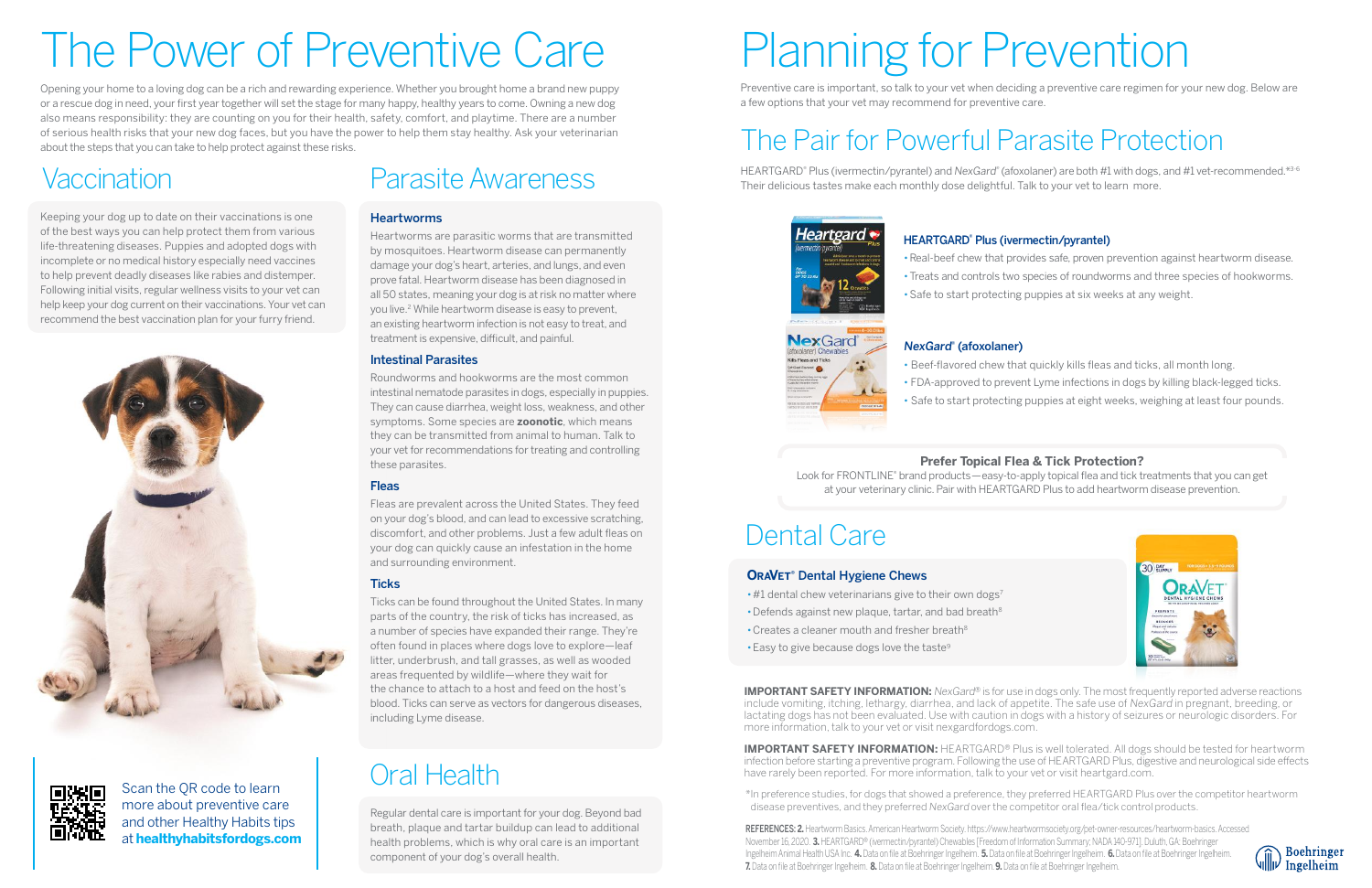

### **CHEWABLES**

**CAUTION:** Federal (U.S.A.) law restricts this drug to use by or on the order of a licensed veterinarian.

**INDICATIONS:** For use in dogs to prevent canine heartworm disease by eliminating the tissue stage of heartworm larvae (*Dirofilaria immitis*) for a month (30 days) after infection and for the treatment and control of ascarids (*Toxocara canis, Toxascaris leonina*) and hookworms (*Ancylostoma caninum, Uncinaria stenocephala, Ancylostoma braziliense*).

**DOSAGE:** HEARTGARD® Plus (ivermectin/pyrantel) should be administered orally at monthly intervals at the recommended minimum dose level of 6 mcg of ivermectin per kilogram (2.72 mcg/lb) and 5 mg of pyrantel (as pamoate salt) per kg (2.27 mg/lb) of body weight. The recommended dosing schedule for prevention of canine heartworm disease and for the treatment and control of ascarids and hookworms is as follows:

**ADMINISTRATION:** Remove only one chewable at a time from the foil-backed blister card. Return the card with the remaining chewables to its box to protect the product from light. Because most dogs find HEARTGARD Plus palatable, the product can be offered to the dog by hand. Alternatively, it may be added intact to a small amount of dog food.The chewable should be administered in a manner that encourages the dog to chew, rather than to swallow without chewing. Chewables may be broken into pieces and fed to dogs that normally swallow treats whole.

HEARTGARD Plus is recommended for dogs 6 weeks of age and older. For dogs over 100 lb use the appropriate combination of these chewables.

Care should be taken that the dog consumes the complete dose, and treated animals should be observed for a few minutes after administration to ensure that part of the dose is not lost or rejected. If it is suspected that any of the dose has been lost, redosing is recommended.

**EFFICACY:** HEARTGARD Plus Chewables, given orally using the recommended dose and regimen, are effective against the tissue larval stage of *D.immitis* for a month (30 days) after infection and, as a result, prevent the development of the adult stage. HEARTGARD Plus Chewables are also effective against canine ascarids (*T. canis, T. leonina*) and hookworms (*A. caninum, U. stenocephala, A. braziliense*).

**PRECAUTIONS:** All dogs should be tested for existing heartworm infection before starting treatment with HEARTGARD Plus which is not effective against adult *D. immitis.* Infected dogs must be treated to remove adult heartworms and microfilariae before initiating a program with HEARTGARD Plus.

HEARTGARD Plus should be given at monthly intervals during the period of the year when mosquitoes (vectors), potentially carrying infective heartworm larvae, are active. The initial dose must be given within a month (30 days) after the dog's first exposure to mosquitoes. The final dose must be given within a month (30 days) after the dog's last exposure to mosquitoes.

When replacing another heartworm preventive product in a heartworm disease preventive program, the first dose of HEARTGARD Plus must be given within a month (30 days) of the last dose of the former medication.

If the interval between doses exceeds a month (30 days), the efficacy of ivermectin can be reduced. Therefore, for optimal performance, the chewable must be given once a month on or about the same day of the month. If treatment is delayed, whether by a few days or many, immediate treatment with HEARTGARD Plus and resumption of the recommended dosing regimen will minimize the opportunity for the development of adult heartworms.

Monthly treatment with HEARTGARD Plus also provides effective treatment and control of ascarids (*T. canis, T. leonina*) and hookworms (*A. caninum, U. stenocephala, A. braziliense*). Clients should be advised of measures to be taken to prevent reinfection with intestinal parasites.

In one trial, where some pups had parvovirus, there was a marginal reduction in efficacy against intestinal nematodes, possibly due to a change in intestinal transit time.

**HOW SUPPLIED:** HEARTGARD Plus is available in three dosage strengths (See DOSAGE section) for dogs of different weights. Each strength comes in convenient cartons of 6 and 12 chewables.

**ACCEPTABILITY:** In acceptability and field trials, HEARTGARD Plus was shown to be an acceptable oral dosage form that was consumed at first offering by the majority of dogs.

While some microfilariae may be killed by the ivermectin in HEARTGARD Plus at the recommended dose level, HEARTGARD Plus is not effective for microfilariae clearance. A mild hypersensitivity-type reaction, presumably due to dead or dying microfilariae and particularly involving a transient diarrhea, has been observed in clinical trials with ivermectin alone after treatment of some dogs that have circulating microfilariae.

#### **Keep this and all drugs out of the reach of children.**

In case of ingestion by humans, clients should be advised to contact a physician immediately. Physicians may contact a Poison Control Center for advice concerning cases of ingestion by humans.

Store between 68°F - 77°F (20°C - 25°C). Excursions between 59°F - 86°F (15°C - 30°C) are permitted. Protect product from light.

**ADVERSE REACTIONS:** In clinical field trials with HEARTGARD Plus, vomiting or diarrhea within 24 hours of dosing was rarely observed (1.1% of administered doses). The following adverse reactions have been reported following the use of HEARTGARD: Depression/lethargy, vomiting, anorexia, diarrhea, mydriasis, ataxia, staggering, convulsions and hypersalivation.

To report suspected adverse drug events, for technical assistance, or to obtain a copy of the Safety Data Sheet (SDS), contact Boehringer Ingelheim Animal Health USA Inc. at 1-888-637-4251. For additional information about adverse drug experience reporting for animal drugs, contact FDA at 1-888-FDA-VETS, or online at http://www.fda.gov/AnimalVeterinary/SafetyHealth.

**SAFETY:** HEARTGARD Plus has been shown to be bioequivalent to HEARTGARD, with respect to the bioavailability of ivermectin. The dose regimens of HEARTGARD Plus and HEARTGARD are the same with regard to ivermectin (6 mcg/kg). Studies with ivermectin indicate that certain dogs of the Collie breed are more sensitive to the effects of ivermectin administered at elevated dose levels (more than 16 times the target use level) than dogs of other breeds. At elevated doses, sensitive dogs showed adverse reactions which included mydriasis, depression, ataxia, tremors, drooling, paresis, recumbency, excitability, stupor, coma and death. HEARTGARD demonstrated no signs of toxicity at 10 times the recommended dose (60 mcg/kg) in sensitive Collies. Results of these trials and bioequivalency studies, support the safety of HEARTGARD products in dogs, including Collies, when used as recommended.

HEARTGARD Plus has shown a wide margin of safety at the recommended dose level in dogs, including pregnant or breeding bitches, stud dogs and puppies aged 6 or more weeks. In clinical trials, many commonly used flea collars, dips, shampoos, anthelmintics, antibiotics, vaccines and steroid preparations have been administered with HEARTGARD Plus in a heartworm disease prevention program.

Afoxolaner is a member of the isoxazoline family, shown to bind at a binding site to inhibit insect and acarine ligand-gated chloride channels, in particular those gated by the neurotransmitter gamma-aminobutyric acid (GABA), thereby blocking pre- and post-synaptic transfer of chloride ions across cell membranes. Prolonged afoxolaner-induced hyperexcitation results in uncontrolled activity of the central nervous system and death of insects and acarines. The selective toxicity of afoxolaner between insects and acarines and mammals may be inferred by the differential sensitivity of the insects and acarines' GABA receptors versus mammalian GABA receptors.

Marketed by Boehringer Ingelheim Animal Health USA Inc. Duluth, GA 30096 Made in U.S.A. ®HEARTGARD and the Dog & Hand Logo are registered trademarks of Boehringer Ingelheim Animal Health USA Inc. ©2019 Boehringer Ingelheim Animal Health USA Inc. All Rights Reserved. Rev. 08-2018 1050-1999-04. US-PET-0199-2020.



| Doa<br>Weight | <b>Chewables</b><br><b>Per Month</b> | <i><u><b>Ivermectin</b></u></i><br><b>Content</b> | <b>Pyrantel</b><br><b>Content</b> | <b>Color Coding On</b><br><b>Foil Backing</b><br>and Carton |
|---------------|--------------------------------------|---------------------------------------------------|-----------------------------------|-------------------------------------------------------------|
| Up to 25 lb   |                                      | 68 mcg                                            | 57 <sub>mg</sub>                  | Blue                                                        |
| 26 to 50 lb   |                                      | $136 \text{ mcg}$                                 | $114 \text{ mg}$                  | Green                                                       |
| 51 to 100 lb  |                                      | $272 \text{ mcq}$                                 | 227 mg                            | Brown                                                       |

In a 90-day US field study conducted in households with existing flea infestations of varying severity, the effectiveness of NexGard against fleas on the Day 30, 60 and 90 visits compared with baseline was 98.0%, 99.7%, and 99.9%, respectively.

|                                   | <b>Treatment Group</b> |             |                            |             |
|-----------------------------------|------------------------|-------------|----------------------------|-------------|
|                                   | <b>Afoxolaner</b>      |             | <b>Oral active control</b> |             |
|                                   | N <sup>1</sup>         | $% (n=415)$ | N <sup>2</sup>             | $% (n=200)$ |
| Vomiting (with and without blood) | 17                     | 4.1         | 25                         | 12.5        |
| Dry/Flaky Skin                    | 13                     | 3.1         |                            | 1.0         |
| Diarrhea (with and without blood) | 13                     | 3.1         |                            | 3.5         |
| Lethargy                          |                        | 1.7         |                            | 2.0         |
| Anorexia                          | 5                      | 1.2         | g                          | 4.5         |

In well-controlled laboratory studies, NexGard demonstrated >97% effectiveness against *Dermacentor variabilis,* >94% effectiveness against *Ixodes scapularis,* and >93% effectiveness against *Rhipicephalus sanguineus,* 48 hours post-infestation for 30 days. At 72 hours postinfestation, NexGard demonstrated >97% effectiveness against *Amblyomma americanum* for 30 days. In two separate, well-controlled laboratory studies, NexGard was effective at preventing *Borrelia burgdorferi* infections after dogs were infested with *Ixodes scapularis* vector ticks 28 days post-treatment.

provide a minimum afoxolaner dosage of 1.14 mg/lb (2.5 mg/kg). Afoxolaner has the chemical composition 1-Naphthalenecarboxamide, 4-[5- [3-chloro-5-(trifluoromethyl)-phenyl]-4, 5-dihydro-5-(trifluoromethyl)-3-isoxazolyl]-N-[2-oxo-2-[(2,2,2-trifluoroethyl)amino]ethyl.

#### **Indications:**

#### **Dosage and Administration:**

NexGard is given orally once a month, at the minimum dosage of 1.14 mg/lb (2.5 mg/kg). **Dosing Schedule:**

If a dose is missed, administer NexGard and resume a monthly dosing schedule. *Flea Treatment and Prevention:* To minimize the likelihood of flea reinfestation, it is important to treat all animals within a

Treatment with NexGard may begin at any time of the year (see **Effectiveness**).

#### **Contraindications:** There are no known contraindications for the use of NexGard.

**CAUTION:** Federal (USA) law restricts this drug to use by or on the order of a licensed veterinarian. **Description:** NexGard® (afoxolaner) is available in four sizes of beef-flavored, soft chewables for oral administration to dogs and puppies according to their weight. Each chewable is formulated to This dog experienced a third seizure one week after receiving the third dose. The dog remained enrolled and completed the study. Another dog with a history of seizures had a seizure 19 days after the third dose of NexGard. The dog remained enrolled and completed the study. A third dog with a history of seizures received NexGard and experienced no seizures throughout the study.

Keep NexGard in a secure location out of reach of dogs, cats, and other animals to prevent accidental ingestion or overdose.

#### **Precautions:**

Afoxolaner is a member of the isoxazoline class. This class has been associated with neurologic adverse reactions including tremors, ataxia, and seizures. Seizures have been reported in dogs receiving isoxazoline class drugs, even in dogs without a history of seizures. Use with caution in dogs with a history of seizures or neurologic disorders.

NexGard kills adult fleas and is indicated for the treatment and prevention of flea infestations *(Ctenocephalides felis)*, and the treatment and control of Black-legged tick *(Ixodes scapularis),* American Dog tick *(Dermacentor variabilis),* Lone Star tick *(Amblyomma americanum),* and Brown dog tick (*Rhipicephalus sanguineus*) infestations in dogs and puppies 8 weeks of age and older, weighing 4 pounds of body weight or greater, for one month. NexGard is indicated for the prevention of *Borrelia burgdorferi* infections as a direct result of killing *Ixodes scapularis* vector ticks. frequency for NexGard: Vomiting, pruritus, lethargy, diarrhea (with and without blood), anorexia, seizure, hyperactivity/ restlessness, panting, erythema, ataxia, dermatitis (including rash, papules), allergic reactions (including hives, swelling), and tremors.

The safe use of NexGard in breeding, pregnant or lactating dogs has not been evaluated.

#### **Adverse Reactions:**

In a well-controlled US field study, which included a total of 333 households and 615 treated dogs (415 administered afoxolaner; 200 administered active control), no serious adverse reactions were observed with NexGard.

Over the 90-day study period, all observations of potential adverse reactions were recorded. The most frequent reactions reported at an incidence of > 1% within any of the three months of observations are presented in the following table. The most frequently reported adverse reaction was vomiting. The occurrence of vomiting was generally self-limiting and of short duration and tended to decrease with subsequent doses in both groups. Five treated dogs experienced anorexia during the study, and two of those dogs experienced anorexia with the first dose but not subsequent doses.

#### **Table 1: Dogs With Adverse Reactions.**

1 Number of dogs in the afoxolaner treatment group with the identified abnormality. 2 Number of dogs in the control group with the identified abnormality.

In the US field study, one dog with a history of seizures experienced a seizure on the same day after receiving the first dose and on the same day after receiving the second dose of NexGard.





NexGard can be administered with or without food. Care should be taken that the dog consumes the complete dose, and treated animals should be observed for a few minutes to ensure that part of the dose is not lost or refused. If it is suspected that any of the dose has been lost or if vomiting occurs within two hours of administration, redose with another full dose. Treatment with NexGard may begin at any time of the year. In areas where fleas are common year-round, monthly treatment with NexGard should continue the entire year without interruption. household with an approved flea control product. *Tick Treatment and Control:* **Effectiveness:** In a well-controlled laboratory study, NexGard began to kill fleas four hours after initial administration and demonstrated >99% effectiveness at eight hours. In a separate well-controlled laboratory study, NexGard demonstrated 100% effectiveness against adult fleas 24 hours post-infestation for 35 days, and was ≥93% effective at 12 hours post-infestation through Day 21, and on Day 35. On Day 28, NexGard was 81.1% effective 12 hours post-infestation. Dogs in both the treated and control groups that were infested with fleas on Day -1 generated flea eggs at 12- and 24-hours post-treatment (0-11 eggs and 1-17 eggs in the NexGard treated dogs, and 4-90 eggs and 0-118 eggs in the control dogs, at 12- and 24-hours, respectively). At subsequent evaluations post-infestation, fleas from dogs in the treated group were essentially unable to produce any eggs (0-1 eggs) while fleas from dogs in the control group continued to produce eggs (1-141 eggs).

#### **Post-Approval Experience (July 2018):**

The following adverse events are based on post-approval adverse drug experience reporting. Not all adverse events are reported to FDA/CVM. It is not always possible to reliably estimate the adverse event frequency or establish a causal relationship to product exposure using these data. The following adverse events reported for dogs are listed in decreasing order of reporting

**Warnings:** Not for use in humans. Keep this and all drugs out of the reach of children. In case of accidental ingestion, contact a physician immediately. Collectively, the data from the three studies (two laboratory and one field) demonstrate that NexGard kills fleas before they can lay eggs, thus preventing subsequent flea infestations after the start of treatment of existing flea infestations.

#### **Contact Information:**

For a copy of the Safety Data Sheet (SDS) or to report suspected adverse drug events, contact Boehringer Ingelheim Animal Health USA Inc. at 1-888-637-4251 or www.nexgardfordogs.com.

For additional information about adverse drug experience reporting for animal drugs, contact FDA at 1-888-FDA-VETS or www.fda.gov/reportanimalae.

#### **Mode of Action:**

#### **Animal Safety:**

In a margin of safety study, NexGard was administered orally to 8 to 9-week-old Beagle puppies at 1, 3, and 5 times the maximum exposure dose (6.3 mg/kg) for three treatments every 28 days, followed by three treatments every 14 days, for a total of six treatments. Dogs in the control group were sham-dosed. There were no clinically-relevant effects related to treatment on physical examination, body weight, food consumption, clinical pathology (hematology, clinical chemistries, or coagulation tests), gross pathology, histopathology or organ weights. Vomiting occurred throughout the study, with a similar incidence in the treated and control groups, including one dog in the 5x group that vomited four hours after treatment.

In a well-controlled field study, NexGard was used concomitantly with other medications, such as vaccines, anthelmintics, antibiotics (including topicals), steroids, NSAIDS, anesthetics, and antihistamines. No adverse reactions were observed from the concomitant use of NexGard with other medications.

#### **Storage Information:**

Store at or below 30°C (86°F) with excursions permitted up to 40°C (104°F).

#### **How Supplied:**

NexGard is available in four sizes of beef-flavored soft chewables: 11.3, 28.3, 68 or 136 mg afoxolaner. Each chewable size is available in color-coded packages of 1, 3 or 6 beef-flavored chewables.

Approved by FDA under NADA # 141-406

Marketed by: Frontline Vet Labs™, a Division of Boehringer Ingelheim Animal Health USA Inc. Duluth, GA 30096

Made in Brazil.

®NexGard is a registered trademark and

TMFRONTLINE VET LABS is a trademark of the Boehringer Ingelheim Group. ©2019 Boehringer Ingelheim Animal Health USA Inc. All rights reserved. US-PET-0390-2020.

1050-4493-09 Rev. 11/2019



| <b>Body</b><br>Weight | <b>Afoxolaner Per</b><br>Chewable (mg)              | <b>Chewables</b><br><b>Administered</b> |  |
|-----------------------|-----------------------------------------------------|-----------------------------------------|--|
| 4.0 to 10.0 lbs.      | 11.3                                                | One                                     |  |
| 10.1 to 24.0 lbs.     | 28.3                                                | <b>One</b>                              |  |
| 24.1 to 60.0 lbs.     | 68                                                  | One                                     |  |
| 60.1 to 121.0 lbs.    | 136                                                 | One                                     |  |
| Over 121.0 lbs.       | Administer the appropriate combination of chewables |                                         |  |